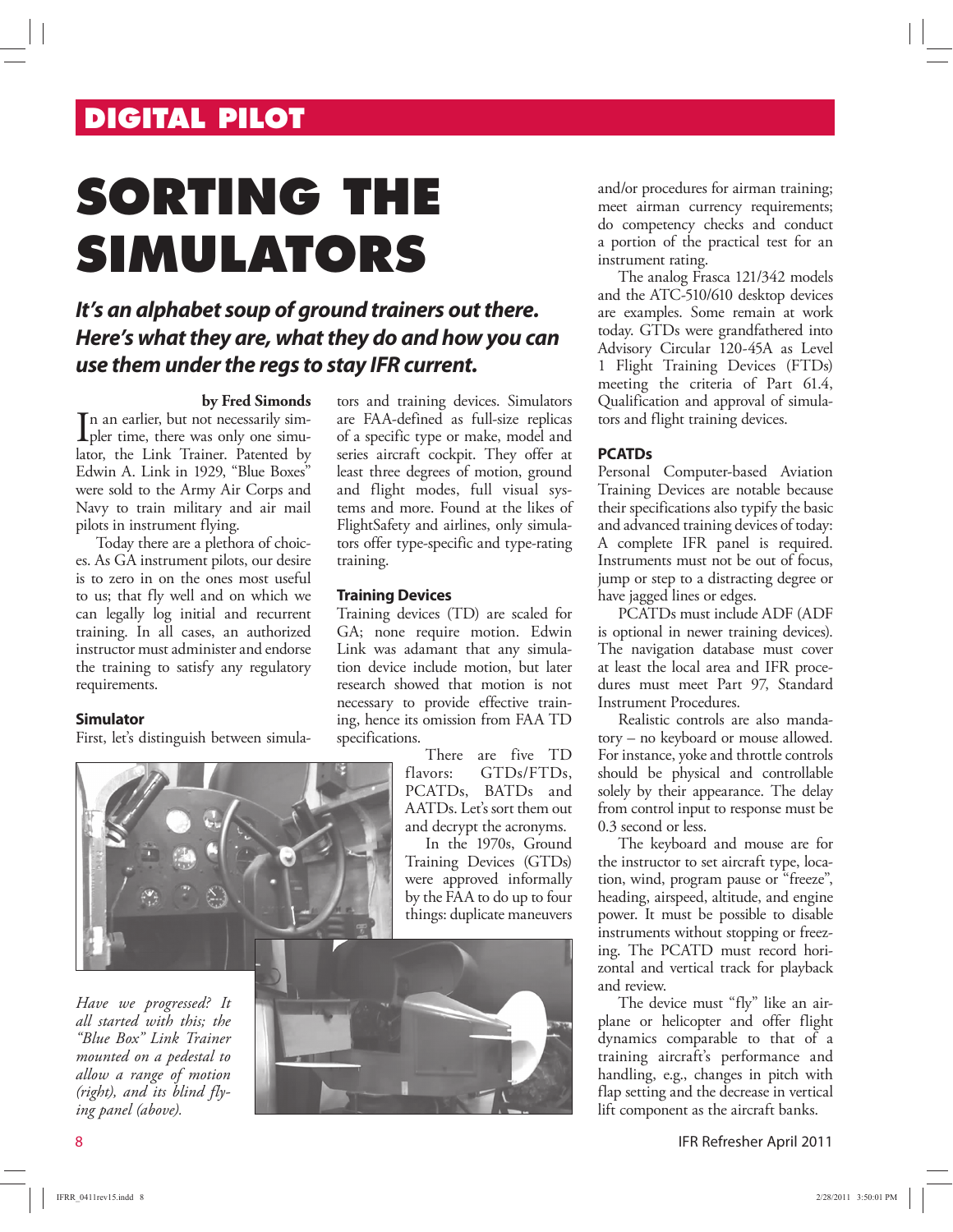# **DIGITAL PILOT**



*The display of a Redbird AATD, an example of level of sophistication available in training devices that can be purchased and operated by FBOs and flying clubs.*

There is no need to replicate control force changes, or to replicate a particular aircraft. Functionally, the PCATD must be able to perform all the expected instrument maneuvers; flight by reference to instruments, abnormal and emergency procedures, radio navigation including GPS, communications and cross-country. It must suffice as a training platform for at least the procedural aspects of instrument training.

Qualified PCATDs, as those from AST or Elite, can be used to log up to ten hours in lieu of flight time, whether under Part 61 or 141. Like all training devices, if used under Part 141, it must be approved by the local Flight Standards office.

PCATDs may be used for training only, not for testing or checking

## **A DISTINCTION WITH A DIFFERENCE**

The FAA makes a sharp regulatory distinction between simulators and FTDs versus Aviation Training Devices (ATDs). Nowhere is that more true than in the matter of currency.

FAR 61.57(c)(2) permits us to use a flight simulator or an FTD to stay current. As in the aircraft, six approaches, holds and course interception and tracking are required within the last six calendar months. ATDs are excluded.

The next section, 61.57(c)(3), opens up ATDs for maintaining currency, but we only get a two-month currency window. In addition, we must log at least three hours of instrument experience and four unusual attitude recoveries - two descending at Vne and two in an ascending stall.

You could get trapped if you didn't do these additional things in an ATD, and/or went beyond the two-month window. Even though the currency requirements in an aircraft, simulator or FTD are less stringent than in an ATD, you get an additional four month's currency.

If you use a combination of aircraft, simulator or FTD and ATD, you get sixmonth currency. An unspecified number of approaches are required in the aircraft, sim and FTD. Six approaches are mandated in the ATD. All require holds and tracking. There is no three-hour minimum or unusual attitude recovery required.

If you skip the aircraft, you must do six approaches each in a combination of simulator or FTD and ATD along with holds and tracking. The ATD tasks again require three hours logged plus unusual attitude recoveries. Your reward is six month's currency.

You can log all the above yourself, without an instructor, because none are Instrument Proficiency Checks. An IPC is done with an instructor in any of the aforementioned devices if so approved, with the specific exception of a PCATD.

#### **IFR REFRESHER READER SERVICES:**

#### **FOR BACK ISSUES, ARTICLES:**

Phone us at: (203) 857-3143 Fax us at: (203) 857-3103

#### **FOR QUESTIONS ABOUT YOUR SUBSCRIPTION:**

Please call (800) 829-9156 or mail us at IFR REFRESHER P.O. BOX 420235 PALM COAST, FL 32142-0235

#### **TO CHANGE YOUR ADDRESS:**

Attach your present mailing label to this form (or a copy of this form), enter your new address below and mail to: IFR REFRESHER P.O. BOX 420235 PALM COAST, FL 32142-0235

| Name                 |  |
|----------------------|--|
|                      |  |
|                      |  |
|                      |  |
|                      |  |
| State <b>ZIP ZIP</b> |  |
| E-mail               |  |

#### **TO ORDER OR RENEW A SUBSCRIPTION:**

Enter your name and address above and check the subscription term that you prefer:

> $\Box$  1 year (12 issues) \$59  $\Box$  6 months (6 issues) \$30

For all other countries: 1 year, US \$69; 6 months, US \$35

 $\Box$  Check enclosed  $\Box$  AMEX  $\Box$  MasterCard  $\Box$  VISA

Card  $#$ 

#### Expiration Date\_\_\_\_\_\_\_\_\_\_\_\_\_\_\_\_\_\_\_ Signature\_

IFR Refresher April 2011 9